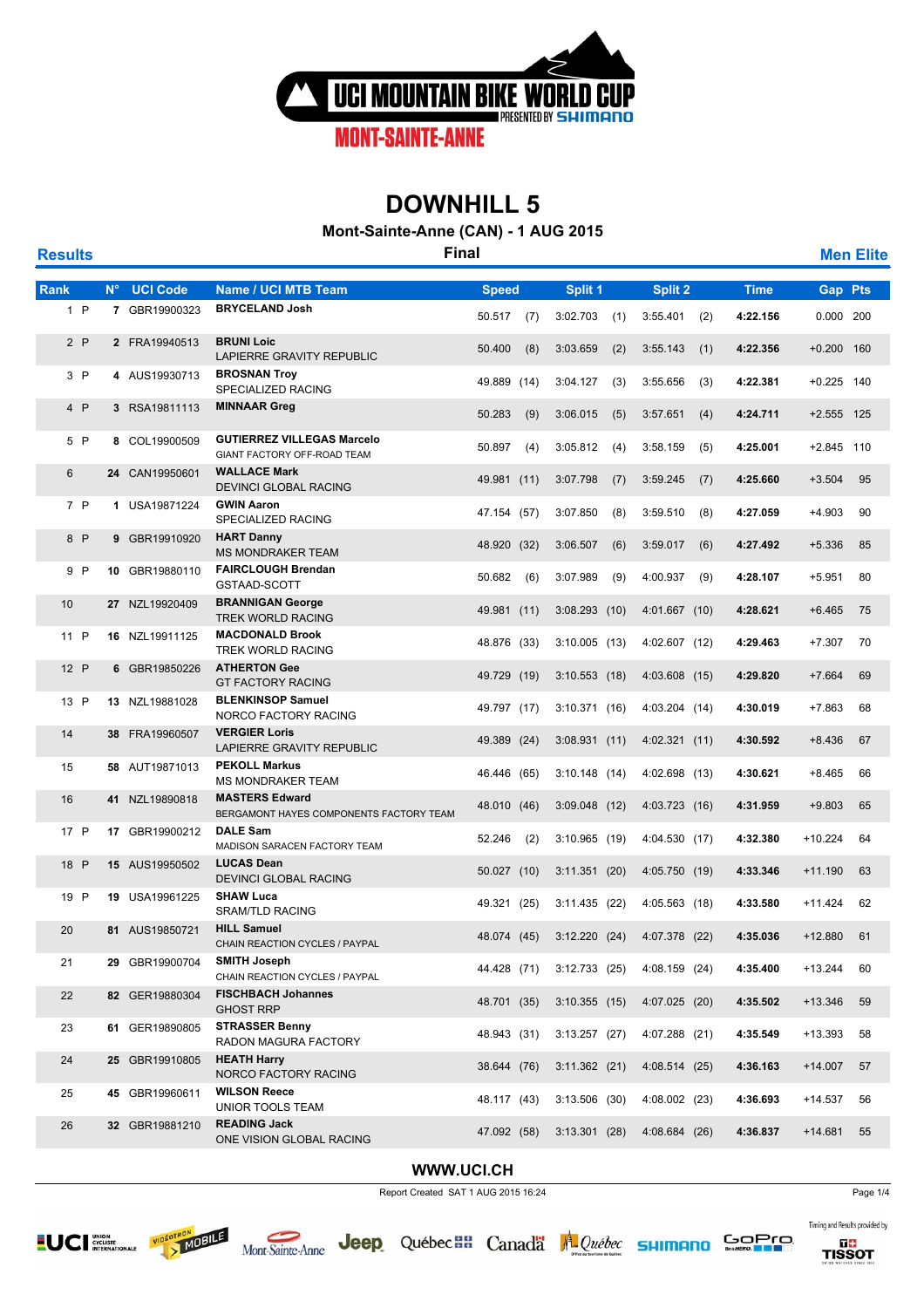

**Mont-Sainte-Anne (CAN) - 1 AUG 2015**

| <b>Results</b> |             |                 | <b>Final</b>                                                     |              |     |                 |                 |             |                | <b>Men Elite</b> |
|----------------|-------------|-----------------|------------------------------------------------------------------|--------------|-----|-----------------|-----------------|-------------|----------------|------------------|
| <b>Rank</b>    | $N^{\circ}$ | <b>UCI Code</b> | <b>Name / UCI MTB Team</b>                                       | <b>Speed</b> |     | Split 1         | Split 2         | <b>Time</b> | <b>Gap Pts</b> |                  |
| 27             |             | 33 ESP19820930  | <b>GUARDIA PASCUAL Bernat</b><br><b>INTENSE FACTORY RACING</b>   | 49.774 (18)  |     | 3:14.775(37)    | 4:09.198 (30)   | 4:36.917    | +14.761        | 54               |
| 28             |             | 23 GBR19890215  | <b>CUNNINGHAM Ruaridh</b><br><b>UNIOR TOOLS TEAM</b>             | 44.702 (69)  |     | 3:13.454(29)    | $4:09.255$ (31) | 4:37.028    | $+14.872$      | 53               |
| 29             |             | 62 NOR19931017  | <b>LEIVSSON Isak</b>                                             | 47.526 (53)  |     | 3:14.122(33)    | 4:08.977 (29)   | 4:37.034    | +14.878        | 52               |
| 30             |             | 59 FRA19940521  | <b>CAUVIN Guillaume</b><br>GIANT FACTORY OFF-ROAD TEAM           | 47.010 (60)  |     | 3:14.543(36)    | 4:09.265 (32)   | 4:37.156    | $+15.000$      | 51               |
| 31             |             | 65 FRA19930808  | <b>PIERRON Baptiste</b>                                          | 48.095 (44)  |     | 3:13.631(31)    | 4:08.919 (28)   | 4:37.357    | $+15.201$      | 50               |
| 32             |             | 96 NZL19900324  | <b>WALKER Matthew</b>                                            | 48.635 (36)  |     | 3:15.834(41)    | 4:09.872 (36)   | 4:37.386    | $+15.230$      | 49               |
| 33             |             | 35 GBR19920608  | <b>WILLIAMSON Greg</b><br>TREK WORLD RACING                      | 50.849       | (5) | 3:13.185(26)    | 4:09.557 (33)   | 4:37.837    | +15.681        | 48               |
| 34             |             | 68 GBR19950111  | <b>ATWILL Philip</b><br>ORANGE DIRT WORLD TEAM, XFUSION          | 48.245 (41)  |     | 3:14.334(34)    | 4:09.999 (37)   | 4:37.935    | $+15.779$      | 47               |
| 35             |             | 109 USA19951208 | <b>COMETTI Luca</b><br><b>INTENSE FACTORY RACING</b>             | 49.660 (20)  |     | 3:14.342(35)    | 4:09.641 (34)   | 4:37.968    | +15.812        | 46               |
| 36             |             | 44 FRA19900704  | DI PASQUALE Charly                                               | 48.331 (40)  |     | 3:16.249(44)    | 4:09.792 (35)   | 4:38.293    | $+16.137$      | 45               |
| 37             |             | 28 FRA19941220  | <b>COULANGES Benoit</b><br>ROC VTT OZ-EN-OISANS                  | 49.031 (29)  |     | $3:13.658$ (32) | 4:10.112 (38)   | 4:38.305    | $+16.149$      | 44               |
| 38 P           |             | 14 GBR19910216  | <b>KERR Bernard</b><br>PIVOT FACTORY DH TEAM                     | 48.418 (38)  |     | $3:15.196$ (40) | 4:10.978 (40)   | 4:38.537    | $+16.381$      | 43               |
| 39             |             | 57 ESP19951202  | <b>SUAREZ ALONSO Angel</b>                                       | 48.591 (37)  |     | 3:15.013(39)    | 4:10.426 (39)   | 4:38.598    | $+16.442$      | 42               |
| 40             |             | 50 SUI19870917  | <b>BEER Nick</b><br>RADON MAGURA FACTORY                         | 49.142 (27)  |     | 3:11.485(23)    | 4:08.698 (27)   | 4:38.839    | +16.683        | 41               |
| 41             |             | 30 CAN19891125  | <b>SMITH Steve</b><br>DEVINCI GLOBAL RACING                      | 47.484 (54)  |     | 3:16.575(49)    | 4:11.687 (43)   | 4:39.153    | +16.997        | 40               |
| 42             |             | 34 NZL19920409  | <b>CHAPMAN Rupert</b><br>BERGAMONT HAYES COMPONENTS FACTORY TEAM | 48.245 (41)  |     | 3:16.794(51)    | 4:11.668 (42)   | 4:39.807    | $+17.651$      | 39               |
| 43             |             | 49 GBR19940320  | <b>CONNELL Joseph</b><br>SOLID-REVERSE FACTORY RACING            | 49.843 (16)  |     | 3:16.072(43)    | 4:11.509 (41)   | 4:40.182    | +18.026        | 38               |
| 44             |             | 69 AUS19831121  | <b>HANNAH Michael</b><br>POLYGON UR                              | 48.723 (34)  |     | 3:16.444(46)    | 4:12.496 (44)   | 4:40.445    | $+18.289$      | 37               |
| 45             |             | 88 USA19910412  | <b>AIELLO Kevin</b>                                              | 49.866 (15)  |     | 3:18.616(56)    | 4:13.123 (49)   | 4:40.582    | $+18.426$      | 36               |
| 46             |             | 74 GBR19930604  | <b>STUTTARD Mathew</b><br><b>TWOTWO GRAVITY RACING</b>           | 47.756 (50)  |     | 3:14.801(38)    | 4:12.650(45)    | 4:40.690    | $+18.534$      | 35               |
| 47             |             | 70 ITA19951209  | <b>COLOMBO Francesco</b><br>AB DEVINCI ITALY                     | 47.236 (56)  |     | 3:16.630(50)    | 4:13.193 (50)   | 4:41.421    | $+19.265$      | 34               |
| 48             |             | 37 GBR19910530  | <b>MOLLOY Harry</b><br>SOLID-REVERSE FACTORY RACING              | 49.187 (26)  |     | 3:17.114(52)    | 4:12.997 (48)   | 4:41.488    | $+19.332$      | 33               |
| 49             |             | 92 SLO19910117  | <b>PANDUR Ziga</b><br>UNIOR TOOLS TEAM                           | 49.434 (23)  |     | 3:16.572(48)    | 4:12.914 (47)   | 4:41.551    | +19.395        | 32               |
| 50             |             | 51 AUT19940601  | <b>TRUMMER David</b><br><b>GHOST RRP</b>                         | 46.646 (62)  |     | $3:16.386$ (45) | 4:12.873 (46)   | 4:41.900    | $+19.744$      | 31               |
| 51             |             | 64 ESP19881222  | <b>CARBALLO GONZALEZ Edgar</b>                                   | 52.347       | (1) | 3:15.837(42)    | 4:14.240 (51)   | 4:42.522    | +20.366        | 30               |
| 52 P           |             | 11 AUS19940119  | <b>FEARON Connor</b><br>KONA FACTORY TEAM                        | 46.546 (63)  |     | 3:10.500(17)    | 4:14.569 (52)   | 4:43.414    | $+21.258$      | 29               |

### **WWW.UCI.CH**

Report Created SAT 1 AUG 2015 16:24





Jeep Québec an Canada Al Québec sumano



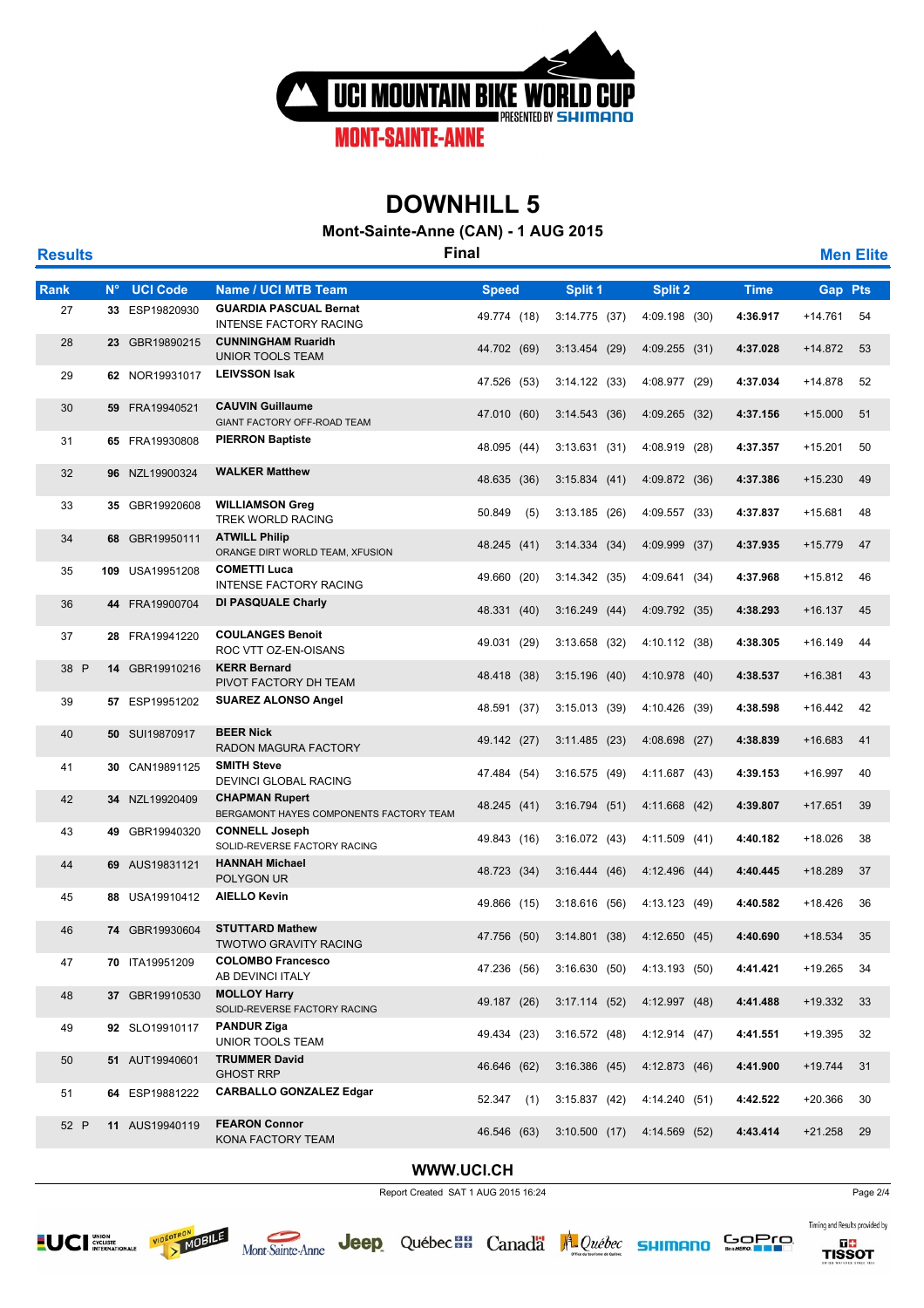

**Mont-Sainte-Anne (CAN) - 1 AUG 2015**

| <b>Results</b> |             |                 |                                                         | <b>Final</b>  |                 |                 |             |                | <b>Men Elite</b> |
|----------------|-------------|-----------------|---------------------------------------------------------|---------------|-----------------|-----------------|-------------|----------------|------------------|
| Rank           | $N^{\circ}$ | <b>UCI Code</b> | Name / UCI MTB Team                                     | <b>Speed</b>  | Split 1         | Split 2         | <b>Time</b> | <b>Gap Pts</b> |                  |
| 53             |             | 105 AUS19940423 | PROCHYRA Jordan                                         | 48.375 (39)   | 3:18.405(55)    | 4:15.216 (53)   | 4:43.420    | $+21.264$      | 28               |
| 54             |             | 46 GBR19960912  | <b>VERNON Taylor</b><br><b>GT FACTORY RACING</b>        | 44.610 (70)   | 3:18.160(54)    | 4:15.618(54)    | 4:44.113    | $+21.957$      | 27               |
| 55             |             | 39 GBR19940531  | <b>MCGLONE Fraser</b>                                   | 44.776 (68)   | 3:19.393(60)    | 4:16.484 (55)   | 4:44.935    | +22.779        | 26               |
| 56             |             | 98 GBR19950311  | <b>GANNICOTT George</b>                                 | 49.031 (29)   | 3:20.796(63)    | 4:17.328 (58)   | 4:45.305    | $+23.149$      | 25               |
| 57             |             | 129 FRA19910629 | <b>RUFFIN Gaetan</b><br>COMMENCAL / VALLNORD            | 46.406 (66)   | $3:18.856$ (57) | 4:17.441 (59)   | 4:46.030    | +23.874        | 24               |
| 58             |             | 76 FRA19860206  | <b>GEORGES Pierre Charles</b><br>LAC BLANC SCOTT        | 49.098 (28)   | 3:19.313(59)    | 4:17.297 (57)   | 4:46.035    | +23.879        | 23               |
| 59             |             | 79 ITA19950904  | <b>VERNASSA Gianluca</b><br>AB DEVINCI ITALY            |               | 3:17.143(53)    | 4:17.061 (56)   | 4:46.594    | $+24.438$      | 22               |
| 59             |             | 133 CAN19950723 | <b>LANGEVIN Hugo</b>                                    | 47.798 (49)   | 3:19.002(58)    | 4:17.642 (60)   | 4:46.594    | $+24.438$      | 22               |
| 61             |             | 43 FRA19960304  | <b>PIERRON Amaury</b><br>LAC BLANC SCOTT                | 39.794 (75)   | 3:20.739 (62)   | 4:19.443 (65)   | 4:46.803    | $+24.647$      | 20               |
| 62             |             | 91 CAN19940124  | <b>RIESCO Forrest</b>                                   | 47.547 (52)   | 3:22.548(69)    | 4:18.060 (61)   | 4:46.966    | $+24.810$      | 19               |
| 63             |             | 72 GBR19920622  | <b>GALLAGHER Kenta</b>                                  | 49.479 (22)   | $3:22.573$ (70) | 4:18.738 (63)   | 4:47.355    | $+25.199$      | 18               |
| 64             |             | 123 ITA19860315 | <b>SUDING Lorenzo</b><br>EXCEPTIO SPORT - COMMENCAL     | 51.822<br>(3) | $3:21.286$ (65) | 4:18.994 (64)   | 4:47.538    | +25.382        | 17               |
| 65             |             | 60 FRA19961115  | <b>ESTAQUE Thomas</b><br>LAC BLANC SCOTT                | 41.138 (74)   | 3:22.470(68)    | 4:19.645 (66)   | 4:47.810    | +25.654        | 16               |
| 66             |             | 104 AUS19940228 | <b>MCMILLAN David</b>                                   | 46.686 (61)   | $3:20.998$ (64) | 4:20.210 (67)   | 4:49.226    | $+27.070$      | 15               |
| 67             |             | 120 AUS19861014 | <b>PICKERSGILL Carl</b>                                 | 47.672 (51)   | $3:23.281$ (71) | 4:20.666 (68)   | 4:49.378    | $+27.222$      | 14               |
| 68             |             | 127 USA19950120 | <b>SCHROEDER Jason</b>                                  | 47.841 (47)   | 3:16.534(47)    | 4:20.721 (69)   | 4:49.718    | $+27.562$      | 13               |
| 69             |             | 21 FRA19931107  | <b>FIGARET Faustin</b><br>CALVISSON VTT                 | 47.819 (48)   | 3:24.312 (73)   | 4:21.586 (70)   | 4:49.933    | +27.777        | 12               |
| 70             |             | 126 AUS19960816 | <b>VARLEY Aiden</b>                                     | 49.912 (13)   | $3:25.715$ (74) | $4:22.233$ (71) | 4:51.014    | +28.858        | 11               |
| 71             |             | 48 FRA19950720  | <b>FAYOLLE Alexandre</b>                                | 46.012 (67)   | $3:24.059$ (72) | 4:22.881 (72)   | 4:51.617    | +29.461        | 10               |
| 72             |             | 106 USA19961017 | <b>LESLIE Shane</b>                                     | 47.051 (59)   | 3:21.298(66)    | 4:18.534 (62)   | 4:52.898    | $+30.742$      | 9                |
| 73             |             | 31 USA19930219  | <b>MULALLY Neko</b><br>GSTAAD-SCOTT                     | 46.486 (64)   | $3:29.984$ (77) | 4:25.575 (73)   | 4:53.926    | +31.770        | 8                |
| 74             |             | 115 USA19920622 | <b>MORGAN Max</b>                                       | 49.547 (21)   | $3:33.635$ (78) | 4:33.427 (75)   | 5:02.815    | +40.659        | $\overline{7}$   |
| 75 P           |             | 18 GBR19870520  | <b>SIMMONDS Matthew</b><br>MADISON SARACEN FACTORY TEAM | 41.951 (73)   | $3:29.905$ (76) | 4:32.403 (74)   | 5:08.993    | +46.837        | 6                |
| 76 P           |             | 12 GBR19950222  | <b>JONES Michael</b><br>CHAIN REACTION CYCLES / PAYPAL  | 42.212 (72)   | 3:19.538(61)    | 4:44.804 (78)   | 5:12.993    | $+50.837$      | 5                |
| 77             |             | 134 JPN19930821 | <b>KUSHIMA Yuki</b>                                     | 47.298 (55)   | 3:22.165(67)    | 4:38.248 (76)   | 5:20.833    | +58.677        | 4                |
| 78             |             | 22 NZL19870418  | <b>MASTERS Wyn</b><br>TEAM BULLS - DH                   | 37.520 (77)   | $3:26.176$ (75) | 4:43.919 (77)   | 5:34.722    | $+1:12.566$    | 3                |

### **WWW.UCI.CH**

Report Created SAT 1 AUG 2015 16:24





Jeep Québec a Canada A Québec sumano



Timing and Results provided by

 $GOPO$